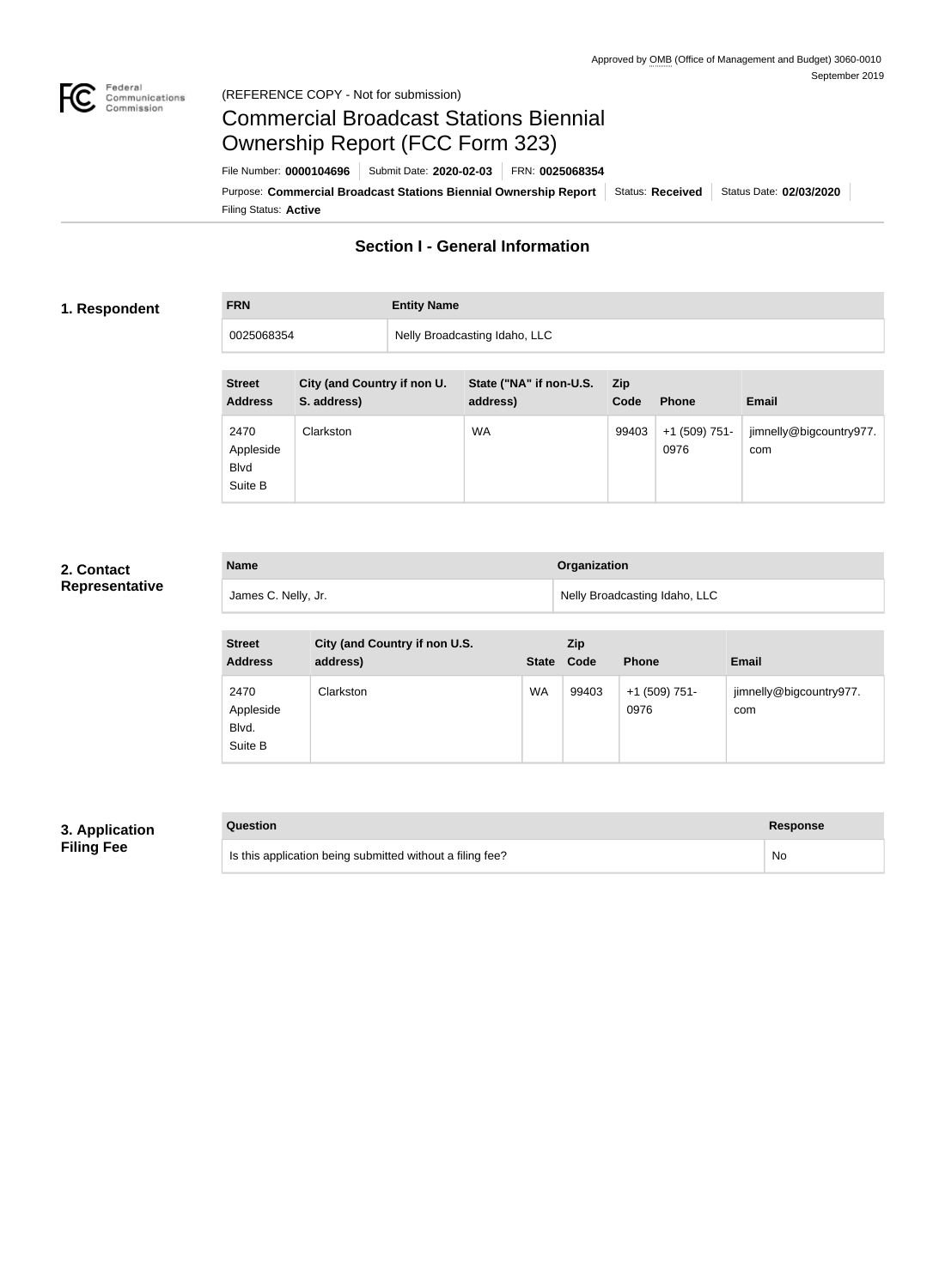| <b>Fees</b> | <b>Application Type</b> | <b>Form Number</b> | <b>Fee Code</b> | Quantity | <b>Fee Amount</b> | <b>Subtotal</b> |
|-------------|-------------------------|--------------------|-----------------|----------|-------------------|-----------------|
|             | Biennial                | Form 323           | <b>MAR</b>      | ◠<br>_   | 85                | \$140.00        |
|             |                         |                    |                 |          | Total             | \$140.00        |

## **4. Nature of Respondent**

| (a) Provide the following information about the Respondent: |                           |  |
|-------------------------------------------------------------|---------------------------|--|
| <b>Relationship to stations/permits</b>                     | Licensee                  |  |
| <b>Nature of Respondent</b>                                 | Limited liability company |  |

**(b) Provide the following information about this report:**

| <b>Purpose</b> | Validation and resubmission of a previously filed biennial<br>report (certifying no changes from the previously filed<br>biennial report)<br>0000045263                                              |
|----------------|------------------------------------------------------------------------------------------------------------------------------------------------------------------------------------------------------|
| "As of" date   | 10/01/2019<br>When filing a biennial ownership report or validating<br>and resubmitting a prior biennial ownership report, this<br>date must be Oct. 1 of the year in which this report is<br>filed. |

### **5. Licensee(s) and Station(s)**

### **Respondent is filing this report to cover the following Licensee(s) and station(s):**

| Licensee/Permittee Name       | <b>FRN</b> |
|-------------------------------|------------|
| Nelly Broadcasting Idaho, LLC | 0025068354 |

| Fac. ID No. | <b>Call Sign</b> | <b>City</b>        | <b>State</b> | <b>Service</b> |
|-------------|------------------|--------------------|--------------|----------------|
| 134         | <b>K221BA</b>    | <b>KAMIAH</b>      | ID           | <b>FX</b>      |
| 136         | KORT-FM          | <b>GRANGEVILLE</b> | ID           | FM             |
| 138         | <b>KORT</b>      | <b>GRANGEVILLE</b> | ID           | AM             |
| 139         | <b>K240AP</b>    | <b>PIERCE</b>      | ID           | <b>FX</b>      |

## **Section II – Biennial Ownership Information**

### **1. 47 C.F.R. Section 73.3613 and Other Documents**

Licensee Respondents that hold authorizations for one or more full power television, AM, and/or FM stations should list all contracts and other instruments set forth in 47 C.F.R. Section 73.3613(a) through (c) for the facility or facilities listed on this report. In addition, attributable Local Marketing Agreements (LMAs) and attributable Joint Sales Agreements (JSAs) must be disclosed by the licensee of the brokering station on its ownership report. If the agreement is an attributable LMA, an attributable JSA, or a network affiliation agreement, check the appropriate box. Otherwise, select "Other." Non-Licensee Respondents, as well as Licensee Respondents that only hold authorizations for Class A television and/or low power television stations, should select "Not Applicable" in response to this question.

| Document Information                     |                             |  |
|------------------------------------------|-----------------------------|--|
| Description of contract or instrument    | Certificate or Organization |  |
| <b>Parties to contract or instrument</b> | Idaho Secretary of State    |  |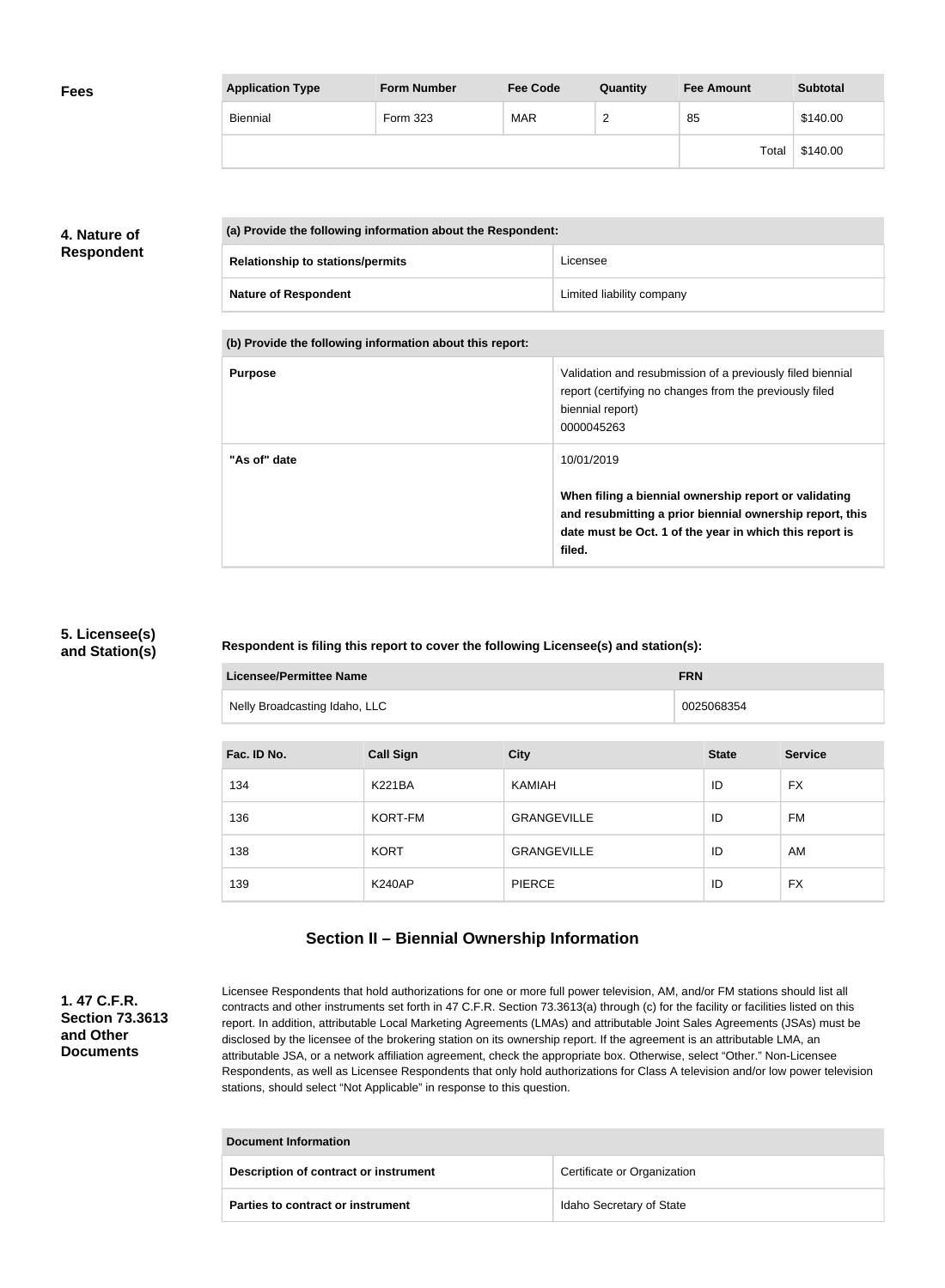| Date of execution                               | 07/2015                                                                                                      |
|-------------------------------------------------|--------------------------------------------------------------------------------------------------------------|
| Date of expiration                              | No expiration date                                                                                           |
| <b>Agreement type</b><br>(check all that apply) | Other<br><b>Agreement Type: Organization formation of Limited Liability</b><br>Company in the State of Idaho |

| Description of contract or instrument | <b>Promissory Note</b>                                            |
|---------------------------------------|-------------------------------------------------------------------|
| Parties to contract or instrument     | Nelly Broadcasting Idaho, LLC (Maker) 4-K Radio, Inc.<br>(Holder) |
| Date of execution                     | 10/2015                                                           |
| Date of expiration                    | 11/2022                                                           |
| <b>Agreement type</b>                 | Other                                                             |
| (check all that apply)                | <b>Agreement Type: Promissory Note</b>                            |

### **2. Ownership Interests**

**(a)** Ownership Interests. This Question requires Respondents to enter detailed information about ownership interests by generating a series of subforms. Answer each question on each subform. The first subform listing should be for the Respondent itself. If the Respondent is not a natural person, also list each of the officers, directors, stockholders, non-insulated partners, non-insulated members, and any other persons or entities with a direct attributable interest in the Respondent pursuant to the standards set forth in 47 C.F.R. Section 73.3555. (A "direct" interest is one that is not held through any intervening companies or entities.) List each interest holder with a direct attributable interest in the Respondent separately.

Leave the percentage of total assets (Equity Debt Plus) field blank for an interest holder unless that interest holder has an attributable interest in the Respondent solely on the basis of the Commission's Equity Debt Plus attribution standard, 47 C.F.R. Section 73.3555, Note 2(i).

In the case of vertical or indirect ownership structures, list only those interests in the Respondent that also represent an attributable interest in the Licensee(s) for which the report is being submitted.

Entities that are part of an organizational structure that includes holding companies or other forms of indirect ownership must file separate ownership reports. In such a structure do not report, or file a separate report for, any interest holder that does not have an attributable interest in the Licensee(s) for which the report is being submitted.

Please see the Instructions for further detail concerning interests that must be reported in response to this question.

The Respondent must provide an FCC Registration Number for each interest holder reported in response to this question. Please see the Instructions for detailed information and guidance concerning this requirement.

| <b>FRN</b>          | 0025068354                          |                      |
|---------------------|-------------------------------------|----------------------|
| <b>Entity Name</b>  | Nelly Broadcasting Idaho, LLC       |                      |
| <b>Address</b>      | PO Box                              |                      |
|                     | Street 1                            | 2470 Appleside Blvd  |
|                     | <b>Street 2</b>                     | Suite B              |
|                     | <b>City</b>                         | Clarkston            |
|                     | State ("NA" if non-U.S.<br>address) | WA                   |
|                     | <b>Zip/Postal Code</b>              | 99403                |
|                     | Country (if non-U.S.<br>address)    | <b>United States</b> |
| <b>Listing Type</b> | Respondent                          |                      |
|                     |                                     |                      |

**Ownership Information**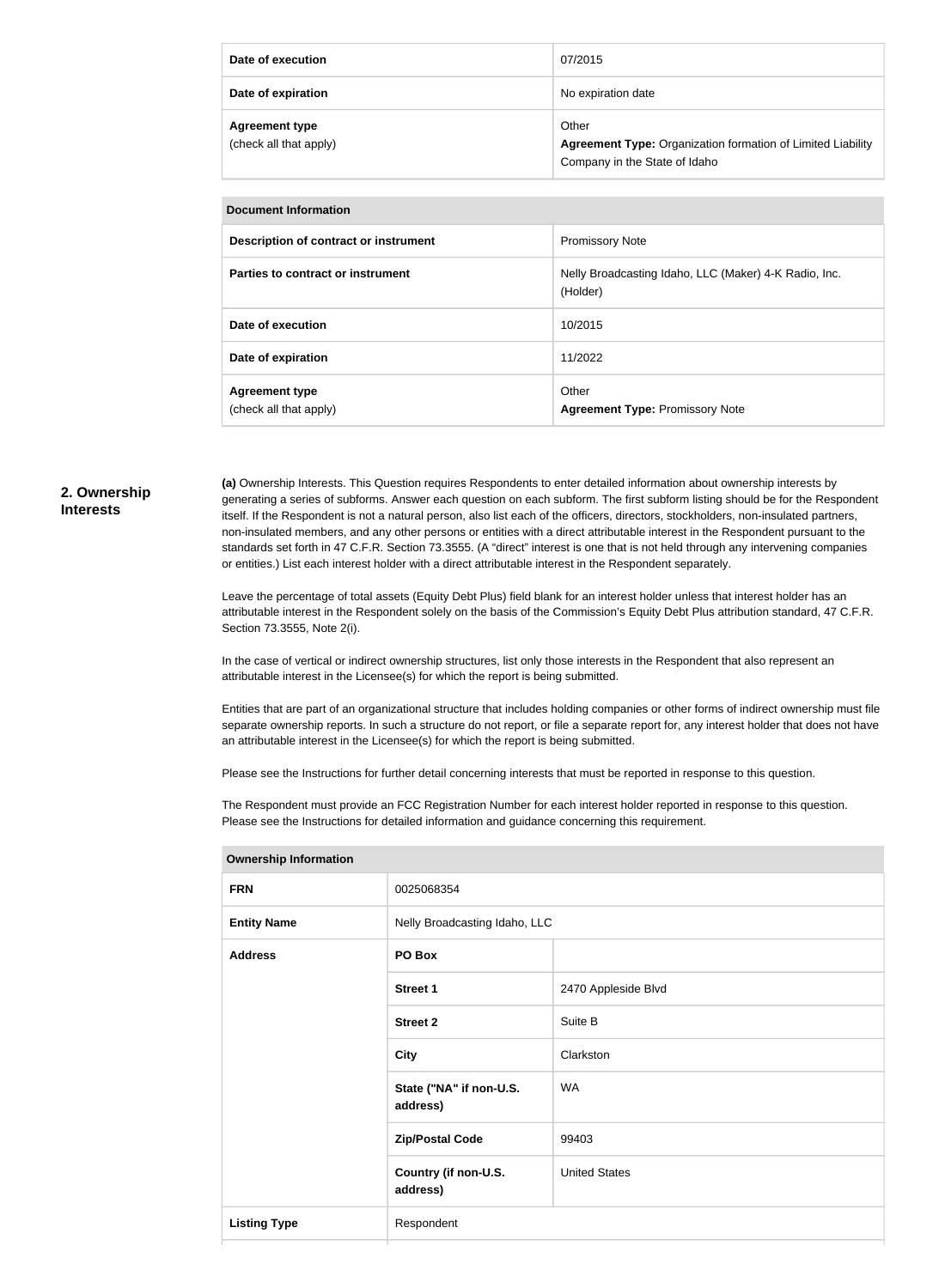| <b>Positional Interests</b><br>(check all that apply)   | Respondent                                                                           |         |                             |
|---------------------------------------------------------|--------------------------------------------------------------------------------------|---------|-----------------------------|
| <b>Tribal Nation or Tribal</b><br><b>Entity</b>         | Interest holder is not a Tribal nation or Tribal entity                              |         |                             |
| <b>Interest Percentages</b><br>(enter percentage values | Voting                                                                               | $0.0\%$ | <b>Jointly Held?</b><br>No. |
| from 0.0 to 100.0)                                      | <b>Equity</b>                                                                        | $0.0\%$ |                             |
|                                                         | <b>Total assets (Equity Debt</b><br>Plus)                                            | $0.0\%$ |                             |
| that do not appear on this report?                      | Does interest holder have an attributable interest in one or more broadcast stations |         | N <sub>o</sub>              |

### **Ownership Information**

| <b>FRN</b>                                                | 9990131510                                                                           |                        |                            |  |
|-----------------------------------------------------------|--------------------------------------------------------------------------------------|------------------------|----------------------------|--|
| <b>Name</b>                                               | James C. Nelly, Jr.                                                                  |                        |                            |  |
| <b>Address</b>                                            | PO Box                                                                               |                        |                            |  |
|                                                           | <b>Street 1</b>                                                                      | 2470 Appleside Blvd.   |                            |  |
|                                                           | <b>Street 2</b>                                                                      | Suite B                |                            |  |
|                                                           | <b>City</b>                                                                          | Clarkston              |                            |  |
|                                                           | State ("NA" if non-U.S.<br>address)                                                  | <b>WA</b>              |                            |  |
|                                                           | <b>Zip/Postal Code</b>                                                               | 99403                  |                            |  |
|                                                           | Country (if non-U.S.<br>address)                                                     | <b>United States</b>   |                            |  |
| <b>Listing Type</b>                                       | Other Interest Holder                                                                |                        |                            |  |
| <b>Positional Interests</b><br>(check all that apply)     | LC/LLC/PLLC Member                                                                   |                        |                            |  |
| Citizenship, Gender,                                      | <b>Citizenship</b>                                                                   | <b>US</b>              |                            |  |
| <b>Ethnicity, and Race</b><br><b>Information (Natural</b> | Gender                                                                               | Male                   |                            |  |
| <b>Persons Only)</b>                                      | <b>Ethnicity</b>                                                                     | Not Hispanic or Latino |                            |  |
|                                                           | Race                                                                                 | White                  |                            |  |
| <b>Interest Percentages</b><br>(enter percentage values   | Voting                                                                               | 50.0%                  | <b>Jointly Held?</b><br>No |  |
| from 0.0 to 100.0)                                        | <b>Equity</b>                                                                        | 50.0%                  |                            |  |
|                                                           | <b>Total assets (Equity Debt</b><br>Plus)                                            | 50.0%                  |                            |  |
|                                                           | Does interest holder have an attributable interest in one or more broadcast stations |                        | No                         |  |

**that do not appear on this report?**

### **Ownership Information**

| <b>FRN</b>  | 9990131512  |  |
|-------------|-------------|--|
| <b>Name</b> | Darcy Nelly |  |
|             |             |  |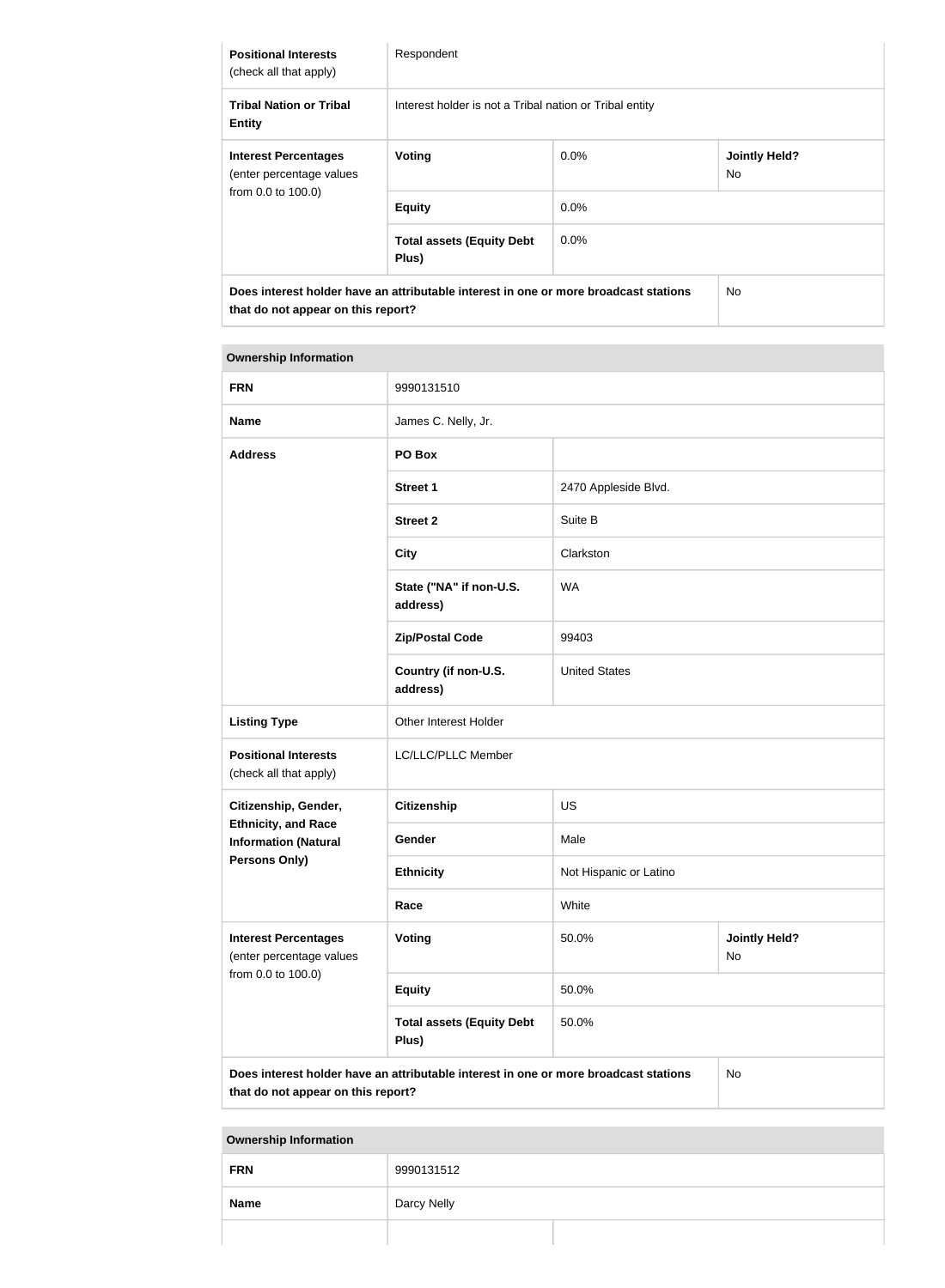| <b>Address</b>                                            | PO Box                                                                               |                        |                            |  |
|-----------------------------------------------------------|--------------------------------------------------------------------------------------|------------------------|----------------------------|--|
|                                                           | Street 1                                                                             | 2470 Appleside Blvd.   |                            |  |
|                                                           | <b>Street 2</b>                                                                      | Suite B                |                            |  |
|                                                           | <b>City</b>                                                                          | Clarkston              |                            |  |
|                                                           | State ("NA" if non-U.S.<br>address)                                                  | <b>WA</b>              |                            |  |
|                                                           | <b>Zip/Postal Code</b>                                                               | 99403                  |                            |  |
|                                                           | Country (if non-U.S.<br>address)                                                     | <b>United States</b>   |                            |  |
| <b>Listing Type</b>                                       | Other Interest Holder                                                                |                        |                            |  |
| <b>Positional Interests</b><br>(check all that apply)     | LC/LLC/PLLC Member                                                                   |                        |                            |  |
| Citizenship, Gender,                                      | <b>Citizenship</b>                                                                   | <b>US</b>              |                            |  |
| <b>Ethnicity, and Race</b><br><b>Information (Natural</b> | Gender                                                                               | Female                 |                            |  |
| <b>Persons Only)</b>                                      | <b>Ethnicity</b>                                                                     | Not Hispanic or Latino |                            |  |
|                                                           | Race                                                                                 | White                  |                            |  |
| <b>Interest Percentages</b><br>(enter percentage values   | <b>Voting</b>                                                                        | 50.0%                  | <b>Jointly Held?</b><br>No |  |
| from 0.0 to 100.0)                                        | <b>Equity</b>                                                                        | 50.0%                  |                            |  |
|                                                           | <b>Total assets (Equity Debt</b><br>Plus)                                            | 50.0%                  |                            |  |
| that do not appear on this report?                        | Does interest holder have an attributable interest in one or more broadcast stations |                        | No                         |  |

| (b) Respondent certifies that any interests, including equity, financial, or voting | Yes |
|-------------------------------------------------------------------------------------|-----|
| interests, not reported in this filing are non-attributable.                        |     |
| If "No," submit as an exhibit an explanation.                                       |     |

| (c) Does the Respondent or any reported interest holder<br>hold an attributable interest in any newspaper entities in<br>the same market as any station for which this report is<br>filed, as defined in 47 C.F.R. Section 73.3555?                                                                                                                                           |
|-------------------------------------------------------------------------------------------------------------------------------------------------------------------------------------------------------------------------------------------------------------------------------------------------------------------------------------------------------------------------------|
| If "Yes," provide information describing the interest(s), using<br>EITHER the subform OR the spreadsheet option below.<br>Respondents with a large number (50 or more) of entries to<br>submit should use the spreadsheet option.                                                                                                                                             |
| NOTE: Spreadsheets must be submitted in a special XML<br>Spreadsheet format with the appropriate structure that is<br>specified in the documentation. For instructions on how to<br>use the spreadsheet option to complete this question<br>(including templates to start with), please Click Here.                                                                           |
| If using the subform, leave the percentage of total assets<br>(Equity Debt Plus) field blank for an interest holder unless<br>that interest holder has an attributable interest in the<br>newspaper entity solely on the basis of the Commission's<br>Equity Debt Plus attribution standard, 47 C.F.R. Section<br>73.3555, Note 2(i). If using an XML Spreadsheet, enter "NA" |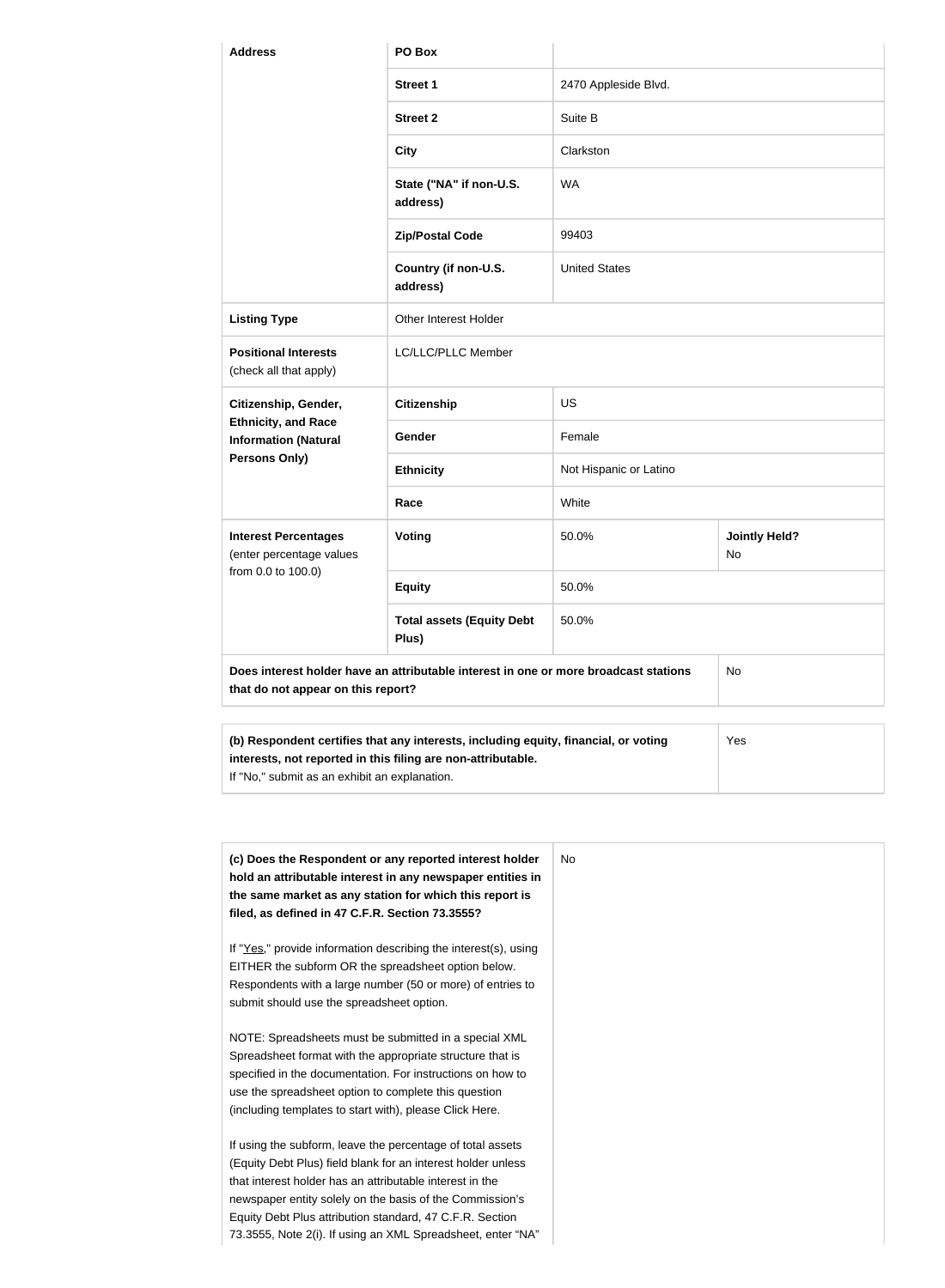| into the percentage of total assets (Equity Debt Plus) field<br>for an interest holder unless that interest holder has an<br>attributable interest in the newspaper entity solely on the<br>basis of the Commission's Equity Debt Plus attribution<br>standard. |  |
|-----------------------------------------------------------------------------------------------------------------------------------------------------------------------------------------------------------------------------------------------------------------|--|
| The Respondent must provide an FCC Registration Number<br>for each interest holder reported in response to this<br>question. Please see the Instructions for detailed information<br>and guidance concerning this requirement.                                  |  |

**(d) Are any of the individuals listed as an attributable interest holder in the Respondent married to each other or related to each other as parentchild or as siblings?** Yes

If "Yes," provide the following information for each such the relationship.

#### **Family Relationships**

| <b>FRN</b>   | 9990131510 | <b>Name</b> | James C. Nelly, Jr |
|--------------|------------|-------------|--------------------|
| <b>FRN</b>   | 9990131512 | <b>Name</b> | Darcy Nelly        |
| Relationship | Spouses    |             |                    |

No

**(e) Is Respondent seeking an attribution exemption for any officer or director with duties wholly unrelated to the Licensee(s)?**

If "Yes," complete the information in the required fields and submit an Exhibit fully describing that individual's duties and responsibilities, and explaining why that individual should not be attributed an interest.

### **3. Organizational Chart (Licensees Only)**

Attach a flowchart or similar document showing the Licensee's vertical ownership structure including the Licensee and all entities that have attributable interests in the Licensee. Licensees with a single parent entity may provide a brief explanatory textual Exhibit in lieu of a flowchart or similar document. Licensees without parent entities should so indicate in a textual Exhibit.

**Non-Licensee Respondents should select "N/A" in response to this question.**

James Nelly and Darcy Nelly are each 50% equity and 50% voting members of Nelly Broadcasting Idaho, LLC, the direct licensee of the stations.

### **Section III - Certification**

| <b>Section</b>                  | Question                                   | <b>Response</b>                          |
|---------------------------------|--------------------------------------------|------------------------------------------|
| <b>Authorized Party to Sign</b> | <b>WILLFUL FALSE STATEMENTS ON</b>         |                                          |
|                                 | THIS FORM ARE PUNISHABLE BY                |                                          |
|                                 | FINE AND/OR IMPRISONMENT (U.S.             |                                          |
|                                 | CODE, TITLE 18, SECTION 1001), AND         |                                          |
|                                 | /OR REVOCATION OF ANY STATION              |                                          |
|                                 | LICENSE -- OR CONSTRUCTION                 |                                          |
|                                 | PERMIT (U.S. CODE, TITLE 47,               |                                          |
|                                 | SECTION $312(a)(1)$ ), AND/OR              |                                          |
|                                 | FORFEITURE (U.S. CODE, TITLE 47,           |                                          |
|                                 | SECTION 503).                              |                                          |
| <b>Certification</b>            | I certify that I have examined this report | <b>Official Title: Managing Member</b>   |
|                                 | and that to the best of my knowledge and   | Exact Legal Title or Name of Respondent: |
|                                 | belief, all statements in this report are  | <b>Nelly Broadcasting Idaho, LLC</b>     |
|                                 |                                            |                                          |

### **Certification**